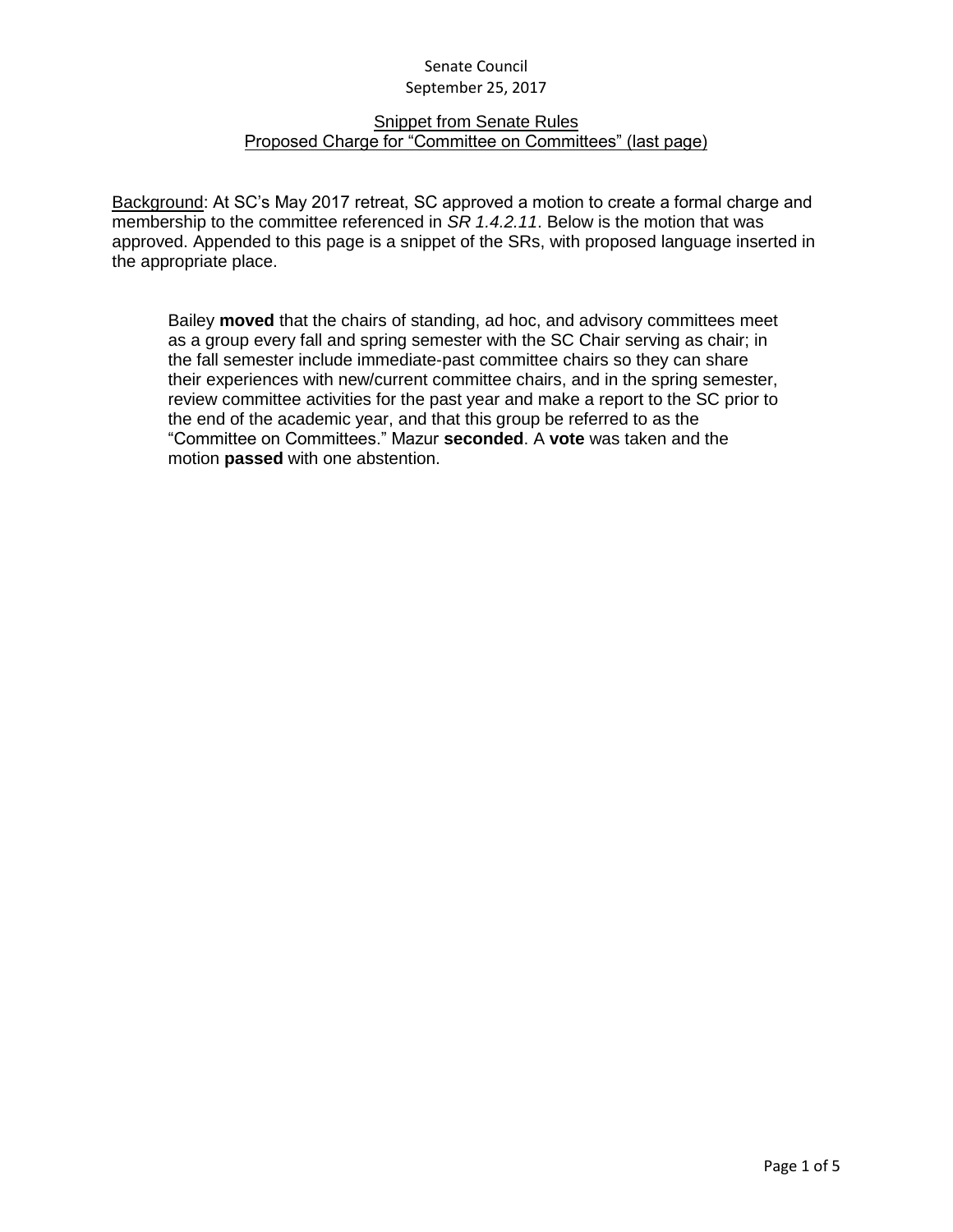# **1.4.2 STANDING COMMITTEES**

(Chaired by a member of the Senate with a majority of members who are elected Faculty Senators)

### **1.4.2.1 Senate Rules and Elections Committee (SREC)**

The SREC is charged with codifying, making editorial changes in, and interpreting, the *Rules* of the Senate, at the direction or with the approval of either the Senate Council or the Senate. It shall be responsible for initiating any changes in the *Rules* concerning the organization of the Senate (SR 1). It shall also evaluate and revise any section of the *Rules* where necessary to eliminate inconsistencies, clarify confusing statements, and note omissions, and may initiate and suggest to the Senate Council any necessary modification in the *Rules.*

The SREC shall certify faculty member eligibility in elections of Faculty Trustees, and in elections of University Faculty representatives to the Senate, to the Senate Council, and to a Presidential Search Committee. In addition, the SREC shall recommend to the University Senate election policies and procedures.

### **1.4.2.2 Senate Admissions and Academic Standards Committee (SAASC)**

The SAASC is charged to examine and recommend to the University Senate changes: in the admission requirements and grading rules; standards for granting academic credit; probation and suspension procedures; and degree and graduation requirements. Basically, the SAASC shall review Sections IV and V of the *Senate Rules* but may consider other related areas. Recommendations by the SAASC on conditions of merit and circumstance for (1) graduation requirements, (2) honors with degrees that are conferred to graduating students (SR 5.4.2.2) and (3) Honorary Degrees conferred to others (SR 5.4.2.3), shall be acted upon by the elected University Faculty Senators, as per KRS 164.240.

### **1.4.2.3 Senate Academic Facilities Committee (SAFC)**

The SAFC is charged with the responsibility of providing information and recommendations to the Senate about the alteration, construction, and allocation of all property and physical facilities that may affect the educational objectives of the University. In this regard, it shall be concerned about such matters as classrooms, buildings and grounds, shops and other such real property, audio-visual and television equipment, computers, duplication and printing facilities, vehicle pools, and scientific and musical instruments. The SAFC shall act in these ways:

**A.** Serve the administration as a source of faculty information and opinion about the need, design, and priority and construction or renovation projects.

**B.** Inform the Senate at least annually about problems relating to the alteration, construction, or allocation of academic facilities and about future plans and priorities for them. Whenever necessary, the SAFC may initiate action by preparing a recommendation to the administration, which should be routed through the Senate Council for Senate approval.

**C.** Maintain communication with the appropriate administrators about the current status and utilization of academic facilities. [US: 10/12/81]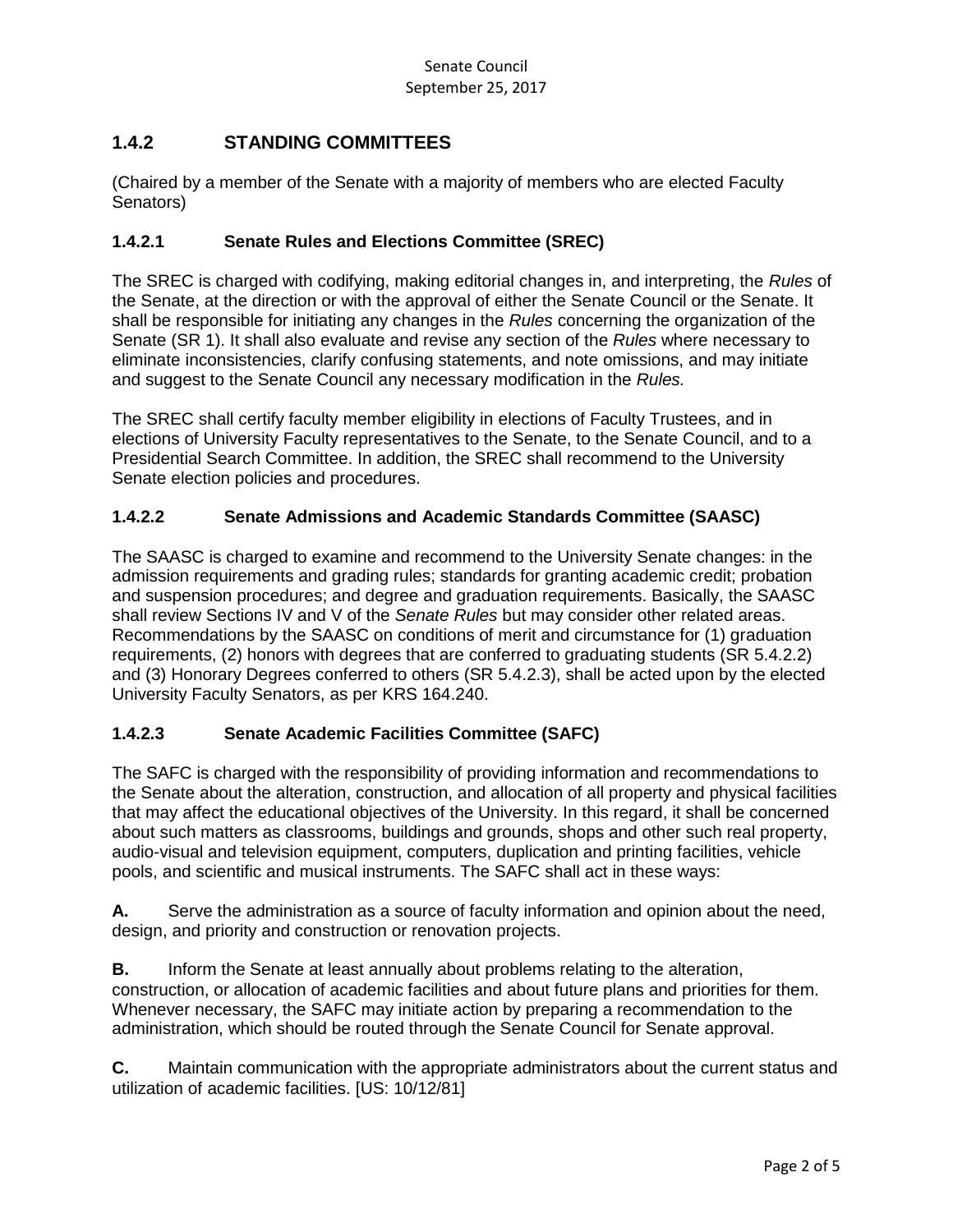**D.** Study the use, renovation, and need for space (including classrooms) and equipment relevant to academic programs and functions. [US: 3/12/84]

## **1.4.2.4 Senate Library Committee (SLC)**

The SLC is charged with the responsibility for recommending to the University Senate policies to promote the educational interests of the University as a whole with respect to the Libraries, the faculty body of which is equivalent to the faculty of a college (GR VII.A.1). The SLC is responsible for consultation and advising with faculty of the Libraries or the Dean of Libraries, on such matters as are referred to it by the by the Libraries faculty, by the Dean, or by other University personnel, which pertain to improving the effectiveness of the Libraries as a part of the broad academic program of the University of Kentucky.

## **1.4.2.5 Senate Research and Graduate Education Committee (SRGEC)**

The SRGEC shall be responsible for reviewing University research policies and their implementation. It shall also be responsible for reviewing graduate education policies and their implementation. In addition, it shall make recommendations to the University Senate regarding those policies and the priorities for them. [US: 9/9/2013]

Graduate education includes postdoctoral scholars and postdoctoral fellows [SREC: 12/17/2013].

## **1.4.2.6 Senate Academic Programs (SAPC)**

The SAPC is charged with recommending action to the Senate on all new academic programs approved by the Undergraduate Council, the Graduate Council, or the Health Care Colleges Council. Specifically, the SAPC shall review the academic excellence, the need, and the impact, desirability, and priority of the new academic program in relation to other programs. In approving a new program, the Committee shall recommend a priority to indicate its importance and the immediacy with which it should be implemented.

The Committee shall function mainly through three permanent subcommittees: Graduate Degree Programs, First Degree Programs (including undergraduate degree programs), and Professional and Pre-professional Degree programs. The appropriate subcommittee shall investigate the proposed new program and present its evaluation to the full committee, which shall decide on its recommendation to the Senate. In ascertaining the appropriate subcommittee, and in acting upon the recommendations of the SAPC, it is the policy of the University Senate to adopt and utilize the definitions of the Council on Postsecondary Education that distinguish these different types of degree programs.

## **1.4.2.7 Senate Academic Planning and Priorities Committee (SAPPC)**

The SAPPC is charged with concern over major, broad, long-range plans and priorities. It shall:

**A.** identify major academic problems likely to be faced by the University in the foreseeable future;

- **B.** formulate and recommend to the Senate plausible academic goals for the institution;
- **C.** develop procedures and criteria for recommending academic priorities;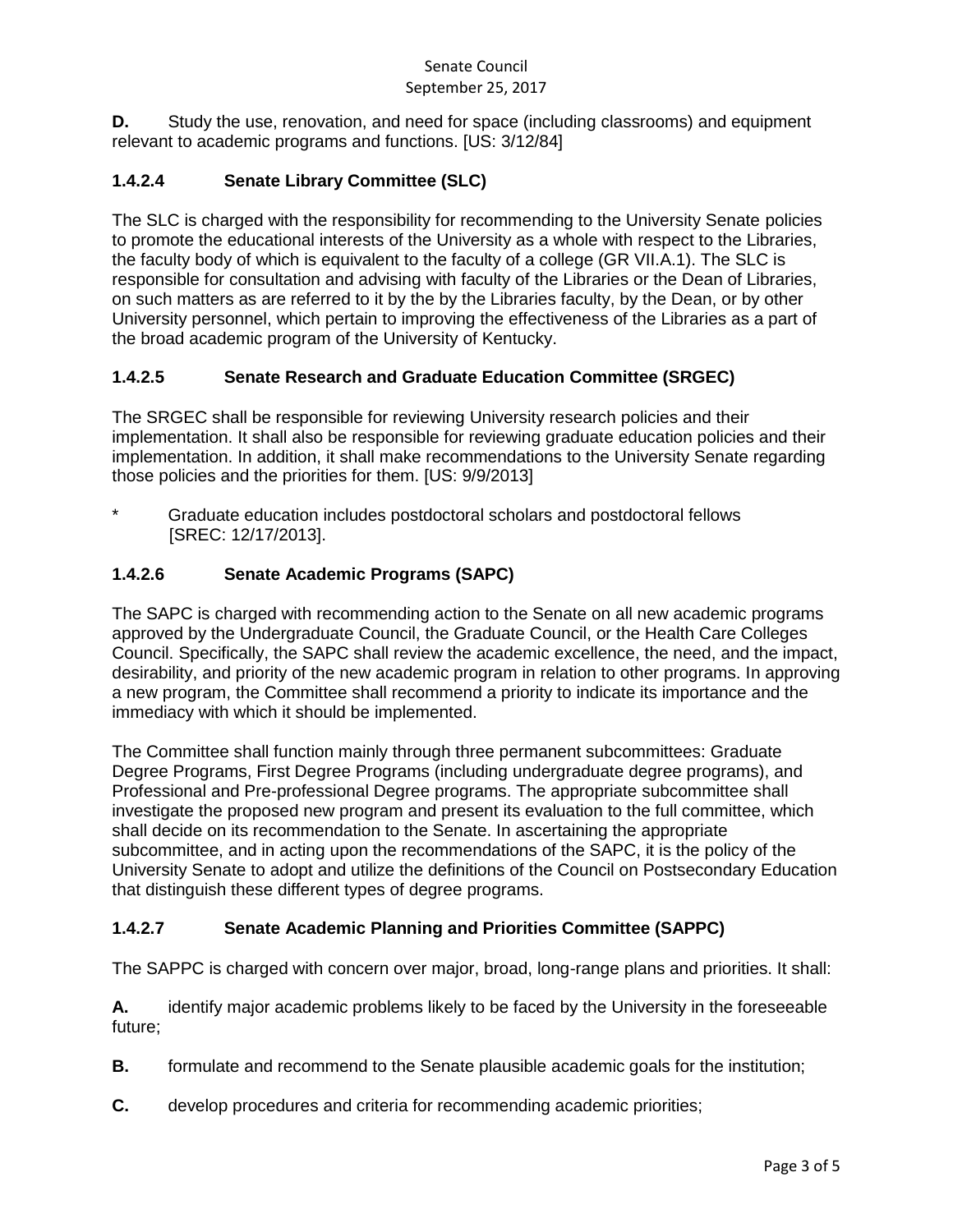**D.** recommend to the Senate institutional policies that recognize academic priorities and goals, assess the progress of the institution toward its goals and report periodically to the Senate; and,

**E.** recommend to the Senate a means for increasing the University's effectiveness in establishing and implementing its academic policies.

**F.** serve the Senate and the administration as a source of faculty information and opinion concerning academic planning and priorities. [US: 4/10/89]

## **1.4.2.8 Senate Academic Organization and Structure Committee (SAOSC)**

The SAOSC is charged to:

**A.** review and recommend to the University Senate priorities on all proposals for new educational units (colleges, schools, departments, graduate centers, multidisciplinary research centers and institutes; interdisciplinary instructional programs)

**B.** review all proposals for abolishment or merger of existing educational units;

**C.** review all proposals for major changes in organization and structure of educational units;

**D.** make appropriate recommendations to the University Senate (and through the Senate to the President and/or Provost) regarding creation, abolition or alterations in organization or structure, or reporting relationships, of educational units throughout the University.

**E.** Study and report to the Senate on matters pertaining to faculty size and strength, and student enrollment. [US: 3/12/84]

### **1.4.2.9 Senate Institutional Finances and Resources Allocation Committee (SIFRAC)** [US: 2/8/2010]

The purpose of the Senate's Institutional Finances and Resource Allocation Committee (SIFRAC) shall be to function in an advisory capacity to the Office of Planning, Budget, and Policy Analysis and inform the University Senate Council and the Staff and University Senates on the present status of the prospective changes in the finances and other resources available to the University.

**A.** The SIFRAC shall analyze public budget documents, published reports about financial and other trends, shall routinely solicit an informational session by a University financial officer on annual budget proposals and prospective intraacademic year budget cuts or modifications prior to their submission on the Board of Trustees, and shall function as follows:

**1.** SIFRAC may receive specified directions from the University and Staff Senate chairs jointly on items relative to the current fiscal situation; and

**2.** Minimally shall meet once a semester with the Vice President of Planning, Budget and Policy; and

**3.** SIFRAC shall meet as many times as deemed necessary by SIFRAC.